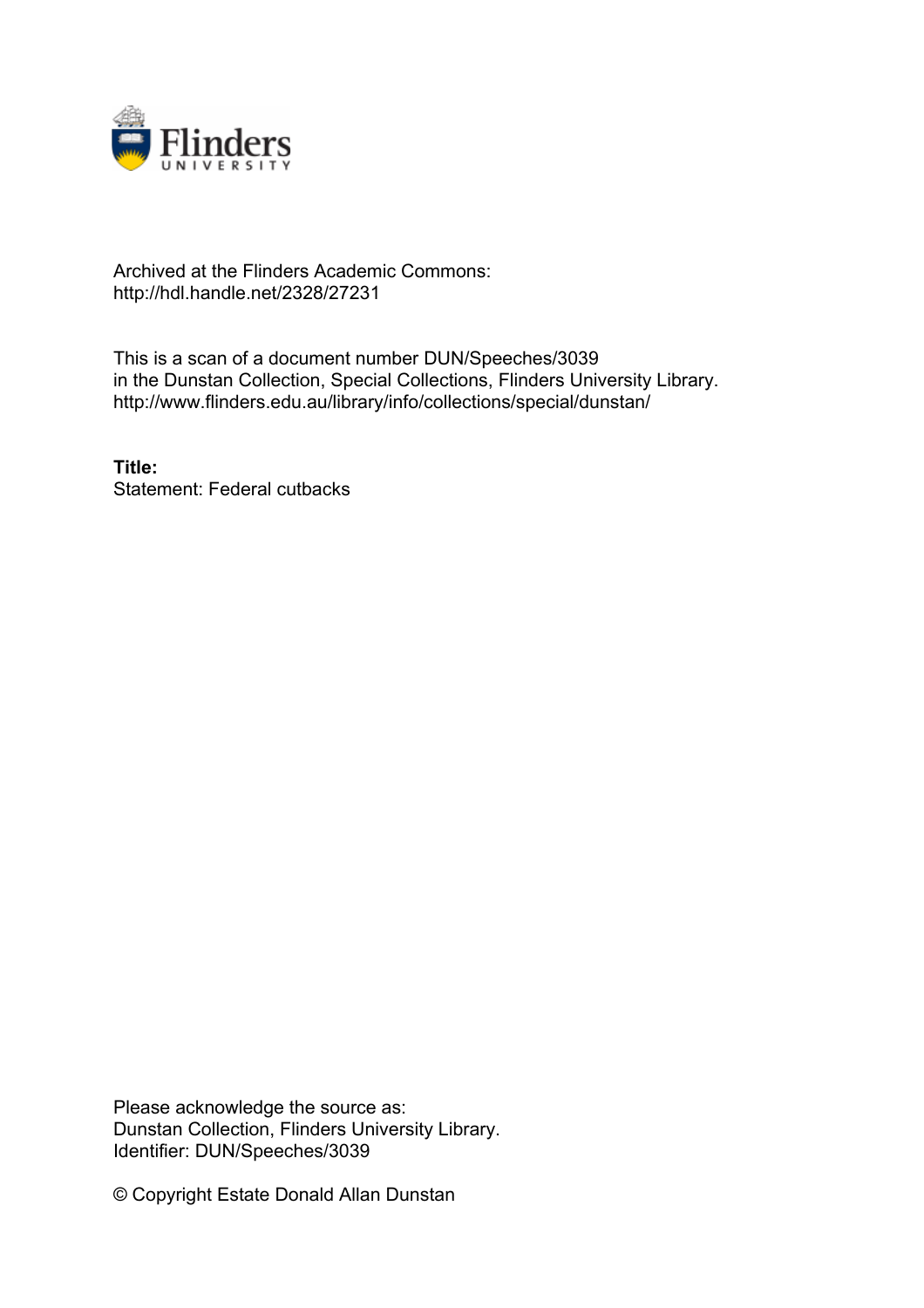

from the Premier

**Date...8.**..J.un.e....19.7.6. Embargo 4 **.p.m. ... ... ... ... ... ... ... ... ... ... ... ... ... ... ... ... ... ... ... ... ... ... ... ... ... ... ... ... ... ... ... ... ... ...** **State Administration Centre, Victoria Square, Adelaide, South Australia 5001 228 4811** 

*aozg- -*

**EMBARGO - 4 p.m.** 

### **FEDERAL CUTBACKS**

**An extra \$50 million is to be made available by the State Government for public transport improvements, unemployment, relief, and the State's building programme.** 

**Announcing the funds in Parliament today, the Premier, Mr. Dunstan, said the State had been forced to find the extra money because it now had to put more funds into schemes for which the Federal Government had refused to meet forward commitments.** 

**"Mr. Fraser's cutbacks mean the SA Government will have to do**  the job itself in the field of public transport, our building **programme for schools and hospitals, and unemployment relief.** 

**"The Prime Minister and his Government have cut back Federal proposals to give us money for programmes, particularly in the public transport field.** 

**"We had reasonable expectations of \$16 million to help the upgrading of Adelaide's bus fleet, but they now will only .give us \$1.3 million.** 

**"The State Government» in order to continue to provide the services which the people of the State expect, has now to spend an extra \$20 million on public transport improvements, mainly the 370 new airconditioned buses, and new rail carriages for the metropolitan railways, above the expenditure already provided for.**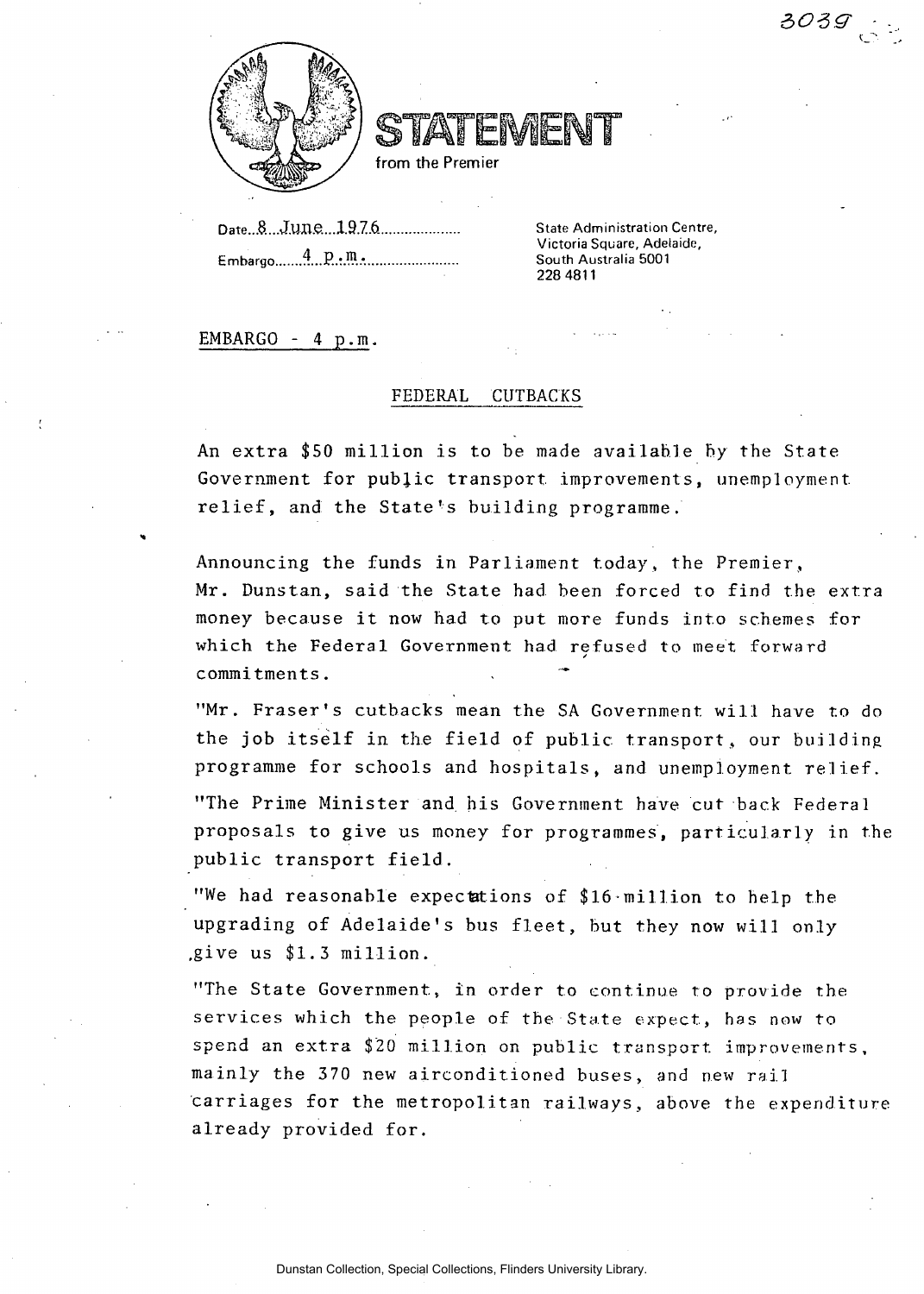



**••• D«tei.A;..JM«...l9.7j6..., J.L . State Administration Centre, Embargo T.i.P.i'.^.v.;,..-.;...: South Australia 5001** 

**. Victoria Square, Adelaide^ ; 228 4811** 

# $EMBARGO - 4 p.m.$

## FEDERAL CUTBACKS

An extra \$50 million is to be made available By the State Government for pUbjic transport improvements, unemployment relief, and the State's building programme.

Announcing the funds in Parliament today, the Premier, Mr. Dunstan, said the State had been forced to find the extra money because it now had to put more funds into schemes for Which the Federal Government had refused to meet forward commitments.

"Mr. Fraser's cutbacks mean the SA Government will have to do the job itself in the field of public transport, our building programme for schools and hospitals, and unemployment relief. <sup>H</sup>The Prime Minister and his Government have cut back Federal proposals to give us money for programmes, particularly in the public transport field.

"We had reasonable expectations of \$16 million to help the upgrading of Adelaide's bus fleet; but they now will only .give us  $$1.3$  million.

"The State Government, in order to continue to provide the services Which the people of the State expect, has now to spend an extra \$20 million on public transport improvements, mainly the 370 neW airconditioned buses, and new rail carriages for the metropolitan railways, above the expenditure already provided for.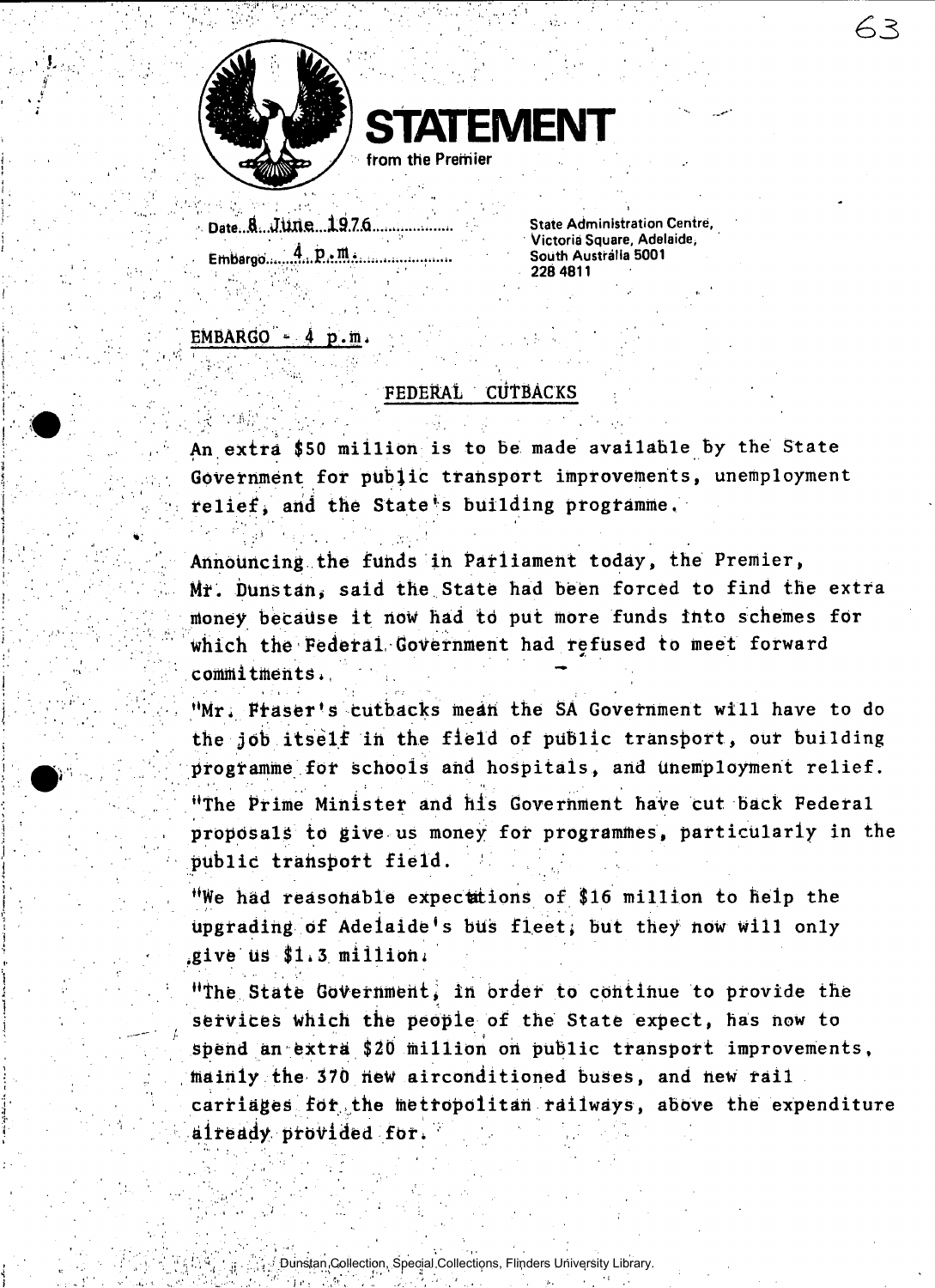"Another \$20 million will be used for the building programme to maintain levels of construction,  $\blacksquare$ 

"We will also greatly expand our unemployment relief scheme by making \$10 million available to help SA<sup>+</sup>s jobless. SA's scheme was introduced last year initially to carry over unfinished Federal R.E.D. schemes, but we have expanded it because the Federal Government clearly has no intention of providing any employment stimulating  $s$ chemesi $i'$ 

"The State's unemployment scheme is the best in Australia and it is another example of how SA must now start doing the job which the Federal Government has abandoned."

Mr. Dunstan told Parliament the Federal GoVetnment had cut funds for hospitals, public transport, free school dental care and had given a "niggardly" increase in education funds. As well, major programmes sUdh as water filtratidn were under threat because of uncertainty about future funding.

"The result of these and many other cutbacks, both known and anticipated, is that the State's financial resources will have to be used to support these programmes," the Premier said.

''This means that our healthy revenue surplus and reserves will be Used to continue providing services previously funded partly by the federal Government,

"Without d surplus and *A* strong level of reserves, it Would be difficult for us to continue to provide welfare schemes, hospitals, roads, schools and the other services which the people of the State rightly expect from their Government," Mr. Dunstan said.

Dunstan Collection, Special Collections, Flinders University Library.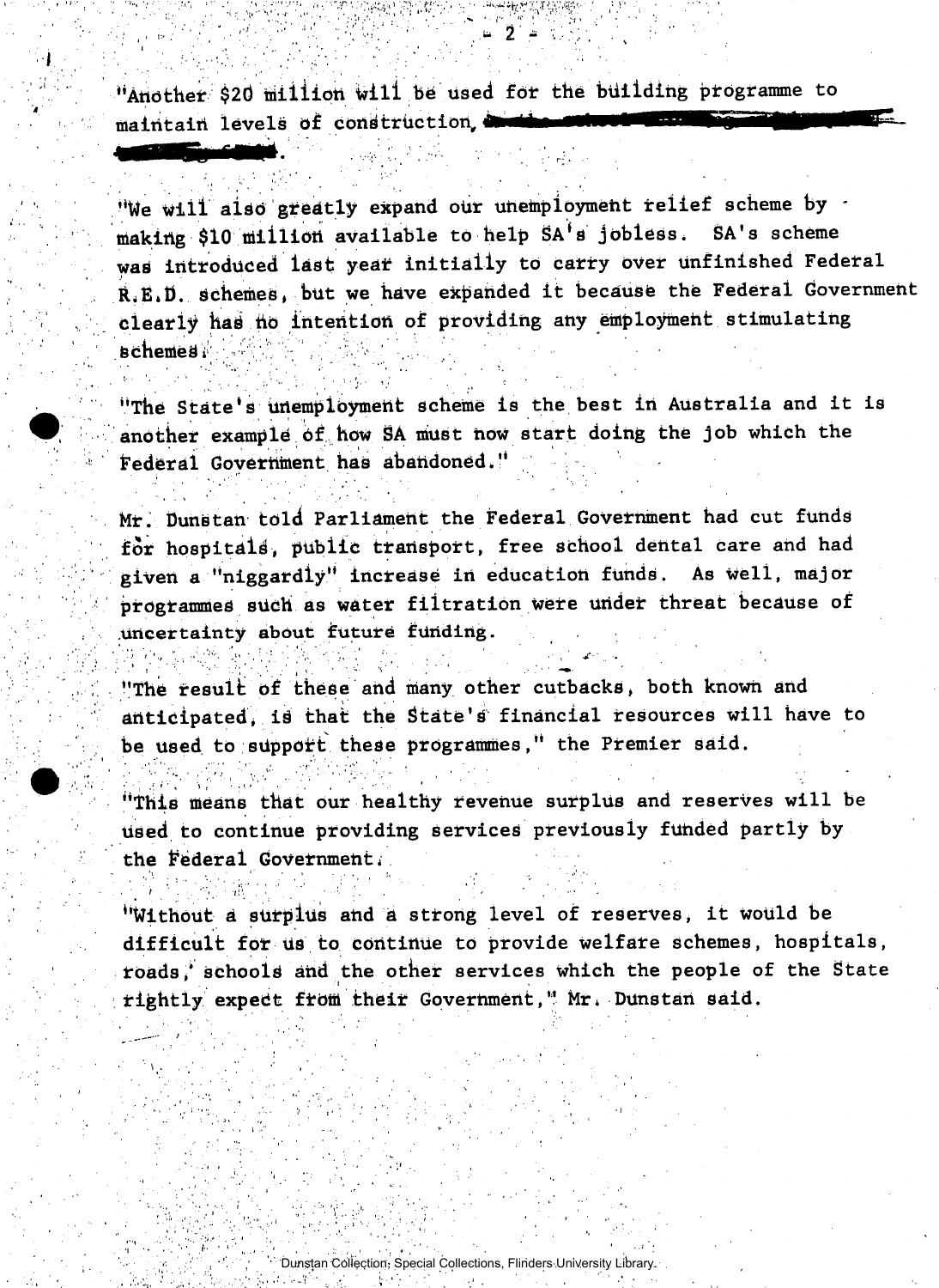



**date...l..JMe...l9.7.6;..<sup>i</sup> ...i Embardd ^ South Australia 5001** 

**State Administration Centre, Victoria Square, Adelaide, 228 4811** 

63

### $EMBARGO - 4 p.m.$

### FEDERAL CUTBACKS

An extra \$50 million is to be made available by the State Government £of pubjic transport improvements, unemployment relief, and the State's building programme.

Announcing the funds in Parliament today, the Premier, Mr. Dunstan, said the State had been forced to find the extra money; because it now had to put more funds into schemes for Which the Federal Government had refused to meet forward commitments. ' .

"Mr. Fraser's cutbacks mean the SA Government will have to do the job itself. in the field of public transport, our building programme for schools and hospitals, and unemployment relief.

"The Prime Minister and his Government have cut back Federal proposals to give us money for programmes, particularly in the public transport field.

"We had reasonable expectations of \$16 million to help the upgrading of Adelaide's bus fleet, but they now will only .give us \$1.3 million.

"The State Government, in order to continue to provide the services which the people of the State expect, has now to spehd an extra \$20 million on public transport improvements, maihly the 370 new airconditioned buses, and new rail carriages for the metropolitan railways, above the expenditure already **provided** fori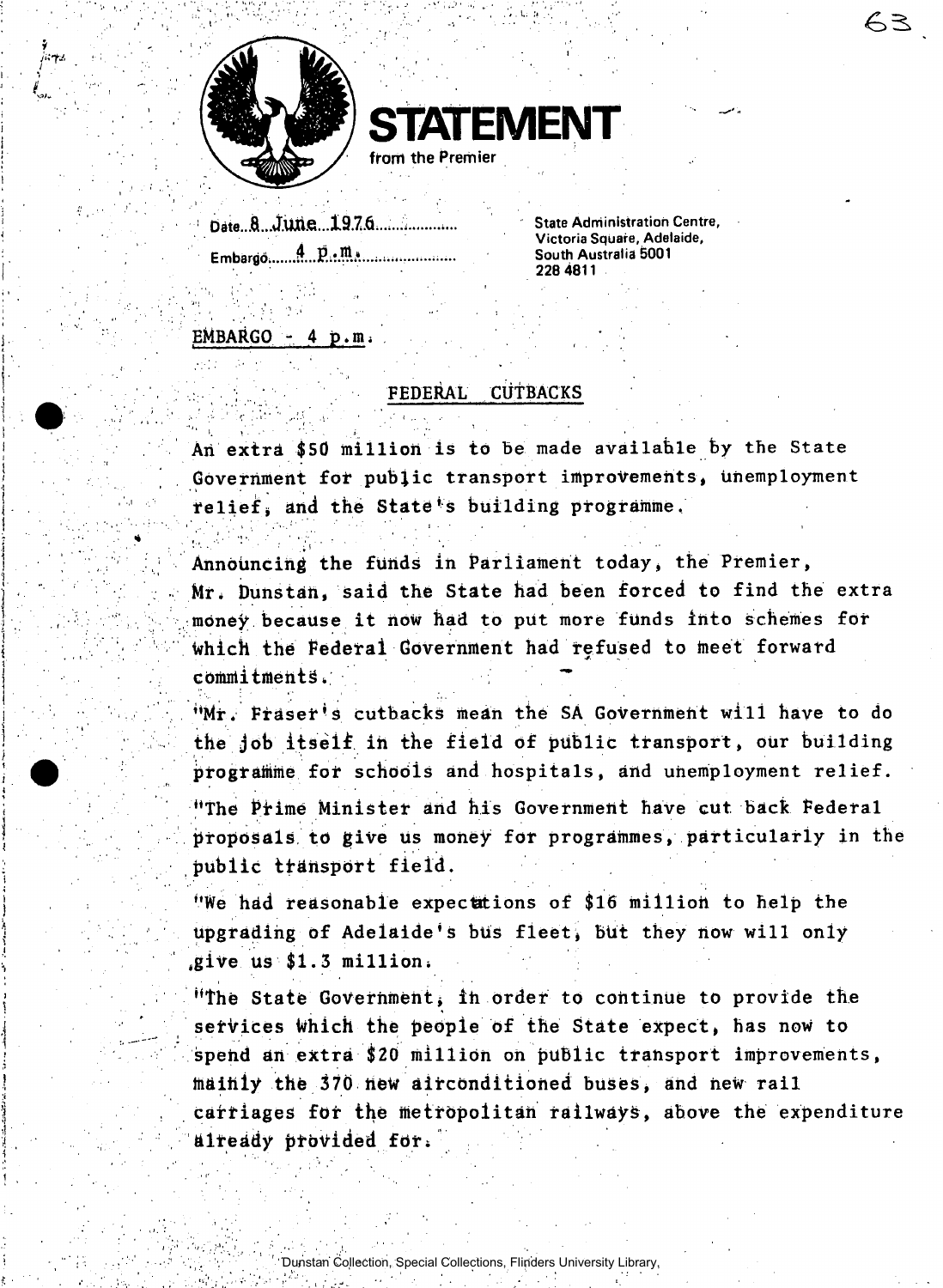"Another \$20 million will be used for the building programme to maintain levels of construction,

"We will also greatly expand our unemployment relief scheme by making \$10 million available to help SA's jobless. SA's scheme was introduced last year initially to carry over unfinished Federal R.E.D. schemes, but we have expanded it because the Federal Government clearly has no intention of providing any employment stimulating schemes.

 $2 -$ 

"The State's unemployment scheme is the best in Australia and it is another example of how SA must now start doing the job which the Federal Government has abandoned."

Mr. Dunstan told Parliament the Federal Government had cut funds for hospitals, public transport, free school dental care and had given a "niggardly" increase in education funds. As well, major programmes such as water filtration were under threat because of uncertainty about future funding.

"The result of these and many other cutbacks, both known and anticipated, is that the State's financial resources will have to be used to support these programmes," the Premier said.

"This means that out healthy revenue surplus and reserves will be used to continue providing services previously funded partly by the Federal Government.

"Without a.**surplus** and a strong level of reserves, it would be difficult for us to continue to provide welfare schemes, hospitals, toads / schools and the other services which the pedplia of the State rightly expect from their Government," Mr. Duhstan said.

Dunstan Collection, Special Collections, Flinders University Library.